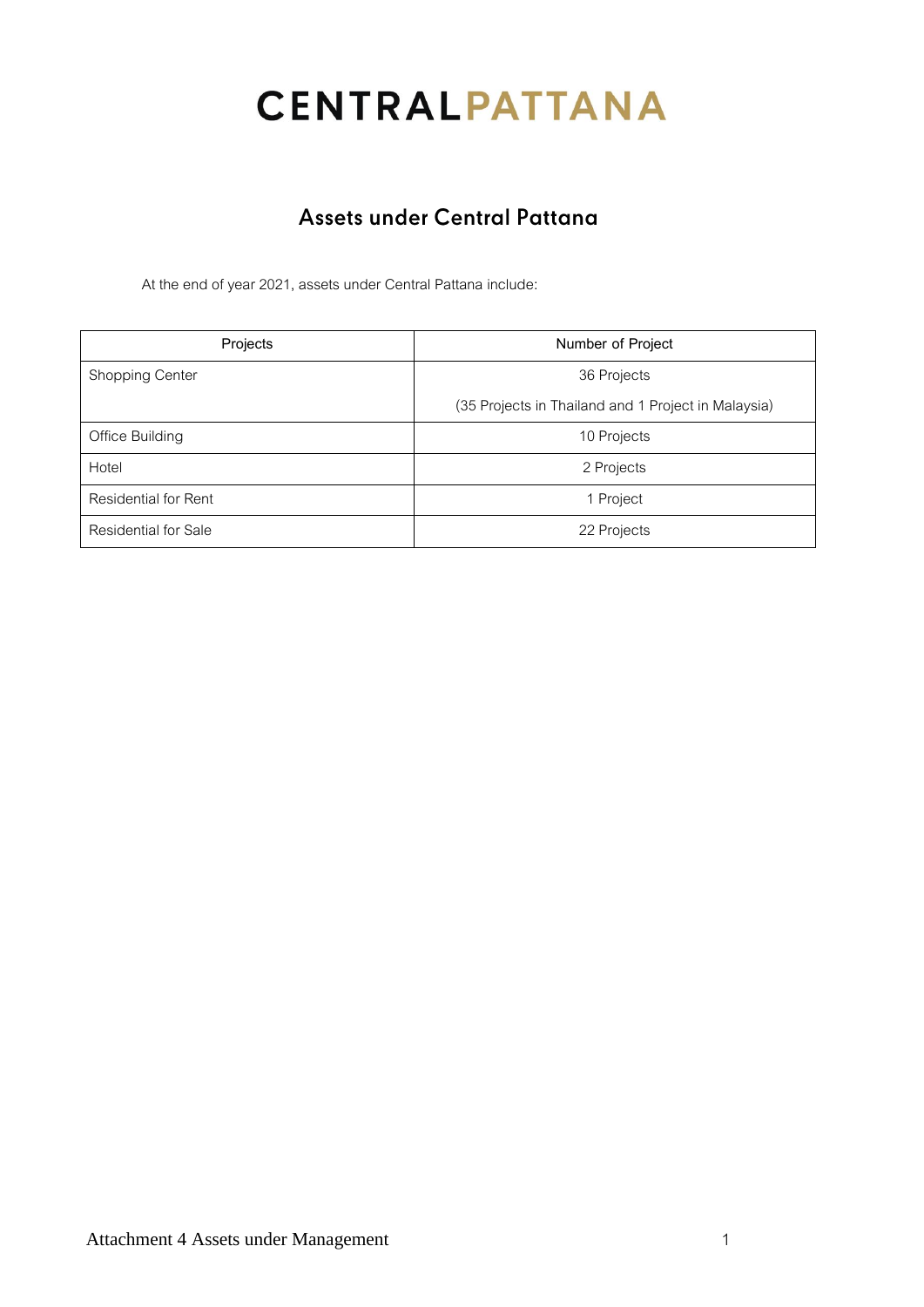# **Projects Launched**

# 1. Shopping Centers

| No.            | Project                                       | Land Ownership Status | Obligation                                                                                                 |
|----------------|-----------------------------------------------|-----------------------|------------------------------------------------------------------------------------------------------------|
|                | Central Ladprao                               | I easehold            | п<br>Central Pattana pays for sublease rights fee, annual sublease rights fee and durable articles         |
|                | 1693 Phaholyothin Road, Chatuchak, Chatuchak, | (including building)  | until end of contract.                                                                                     |
|                | Bangkok 10900                                 |                       |                                                                                                            |
|                | Tel: +66 (0) 2793 6000                        |                       |                                                                                                            |
|                | Fax: $+66(0)$ 2541 1341                       |                       |                                                                                                            |
| $\overline{2}$ | Central Ramindra                              | Leasehold             | ш<br>Central Pattana paid rental in up front to Harng Central Department Store Co., Ltd., which is related |
|                | 109/10, Ramindra Road, Bangkhen,              |                       | party. Both companies have Chirathivat Family as a major shareholder and controlling                       |
|                | Bangkok 10220                                 |                       | persons.                                                                                                   |
|                | Tel: +66 (0) 2790 3000                        |                       |                                                                                                            |
|                | Fax: $+66$ (0) 2552 5513                      |                       |                                                                                                            |
| 3              | Central Pinklao                               | Leasehold             | Central Pattana sublet parts of Central Pinklao to CPNREIT for 15 years, until December 31,                |
|                | 7/222 Baromrachachonnanee Road, Arunamarin,   |                       | 2024.                                                                                                      |
|                | Bangkoknoi, Bangkok 10700                     |                       | In 2015, Central Pattana and CPNREIT had extended the main contract for another two years                  |
|                | Tel: +66 (0) 2877 5000                        |                       | and five months, from January 1, 2025 to May 31, 2027.                                                     |
|                | Fax: +66 (0) 2884 8486                        |                       |                                                                                                            |
| 4              | <b>Central Marina</b>                         | Leasehold             | ш<br>Central Pattana pays monthly land sublease to Central Pattaya Co., Ltd. by advanced                   |
|                | 78/54 Moo 9, Pattaya Sai 2 Road, Banglamung,  |                       | installment.                                                                                               |
|                | Chonburi 20260                                |                       |                                                                                                            |
|                | Tel: +66 (0) 3300 3888                        |                       |                                                                                                            |
|                | Fax: +66 (0) 3300 3888 ext. 1225-6            |                       |                                                                                                            |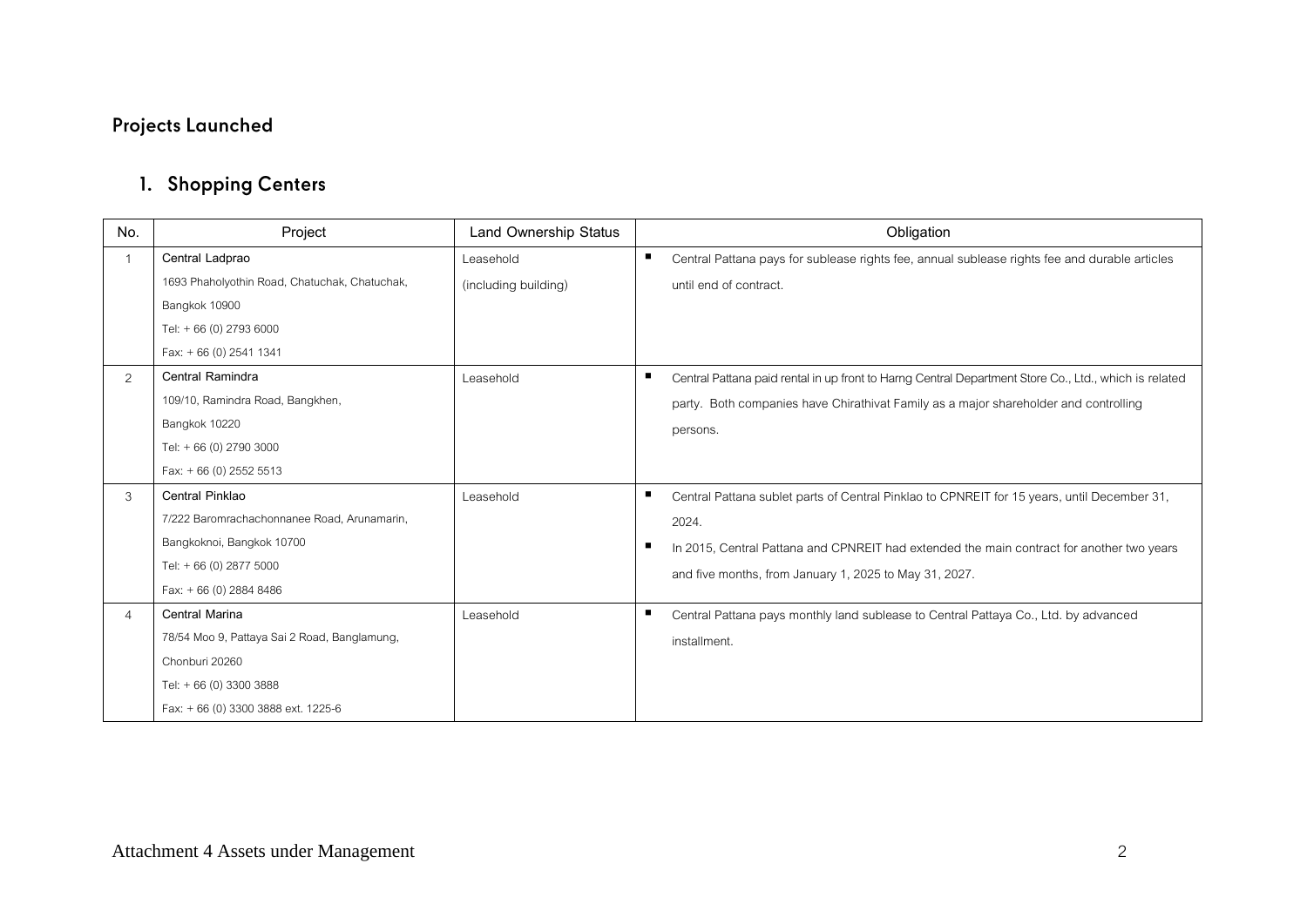| No.            | Project                                                                                                                                                                 | Land Ownership Status             | Obligation                                                                                                                                                                                                                                                                                                                                                                                                                                                                                                                                     |
|----------------|-------------------------------------------------------------------------------------------------------------------------------------------------------------------------|-----------------------------------|------------------------------------------------------------------------------------------------------------------------------------------------------------------------------------------------------------------------------------------------------------------------------------------------------------------------------------------------------------------------------------------------------------------------------------------------------------------------------------------------------------------------------------------------|
| 5              | Central Chiangmai Airport<br>2 Mahidol Road, 252-252/1 Waulai Road, Haiya, Muang<br>Chiang Mai, Chiang Mai 50100<br>Tel: +66 (0) 5399 9199<br>Fax: $+66(0)$ 5399 9122-3 | Freehold                          | п<br>Central Pattana leased out partial of Central Chiangmai Airport to CPNREIT for 30 years until<br>April 22, 2044.                                                                                                                                                                                                                                                                                                                                                                                                                          |
| 6              | Central Rama 3<br>79 Sathupradit Road, Chongnonsee, Yannawa,<br>Bangkok 10120<br>Tel: +66 (0) 2649 6000<br>Fax: $+66(0)$ 2673 6009                                      | Freehold                          | ٠<br>Central Pattana Rama 3 Co., Ltd. sublet partial of land, building and common area in building<br>to CPNREIT for 30 years until August 15, 2035 (CPNREIT has right to renew 30 years contract<br>for another two intervals).                                                                                                                                                                                                                                                                                                               |
| $\overline{7}$ | Central Bangna<br>587, 589 Debaratana Road, Bangna Nuea, Bangna,<br>Bangkok 10260<br>Tel: +66 (0) 2763 6000<br>Fax: +66 (0) 2399 5777                                   | Freehold                          | $\blacksquare$<br>n/a                                                                                                                                                                                                                                                                                                                                                                                                                                                                                                                          |
| 8              | Central Rama 2<br>160 Rama 2 Road, Samaedum, Bangkhuntian,<br>Bangkok 10150<br>Tel: +66 (0) 2866 4300<br>Fax: +66 (0) 2872 4560                                         | Leasehold                         | ٠<br>Central Pattana Rama 2 Co., Ltd. pays monthly land lease to landlord until end of contract.<br>п<br>Central Pattana Rama 2 Co., Ltd. extend land lease contract of Central Rama 2 project for 30<br>years until 2055 and 2060 (partial).<br>п<br>Central Pattana Rama 2 Co., Ltd. did 20 years sublease (partial) until August 15, 2025, three<br>contracts to CPNRET including 53 rai - 2 ngan - 38.4 square wah of land, building and parking<br>lot. In 2020, CPNREIT had renewed contract for another 30 years until August 15, 2055. |
| 9              | centralwOrld<br>4, 4/1, 4/2, 4/4 Rajdamri Road, Patumwan,<br>Bangkok 10330<br>Tel: +66 (0) 2640 7000<br>Fax: + 66 (0) 2255 9767                                         | Leasehold<br>(including building) | л<br>Thai Business Fund 4 pays land lease to the Crown Property Bureau until end of contract.<br>п<br>Thai Business Fund 4 sublet land to Central World Hotel Co., Ltd., by receiving monthly rental<br>until end of contract in 2040.<br>п<br>Central Pattana pays rental of multi-purpose court area to the Crown Property Bureau until end<br>of contract.                                                                                                                                                                                  |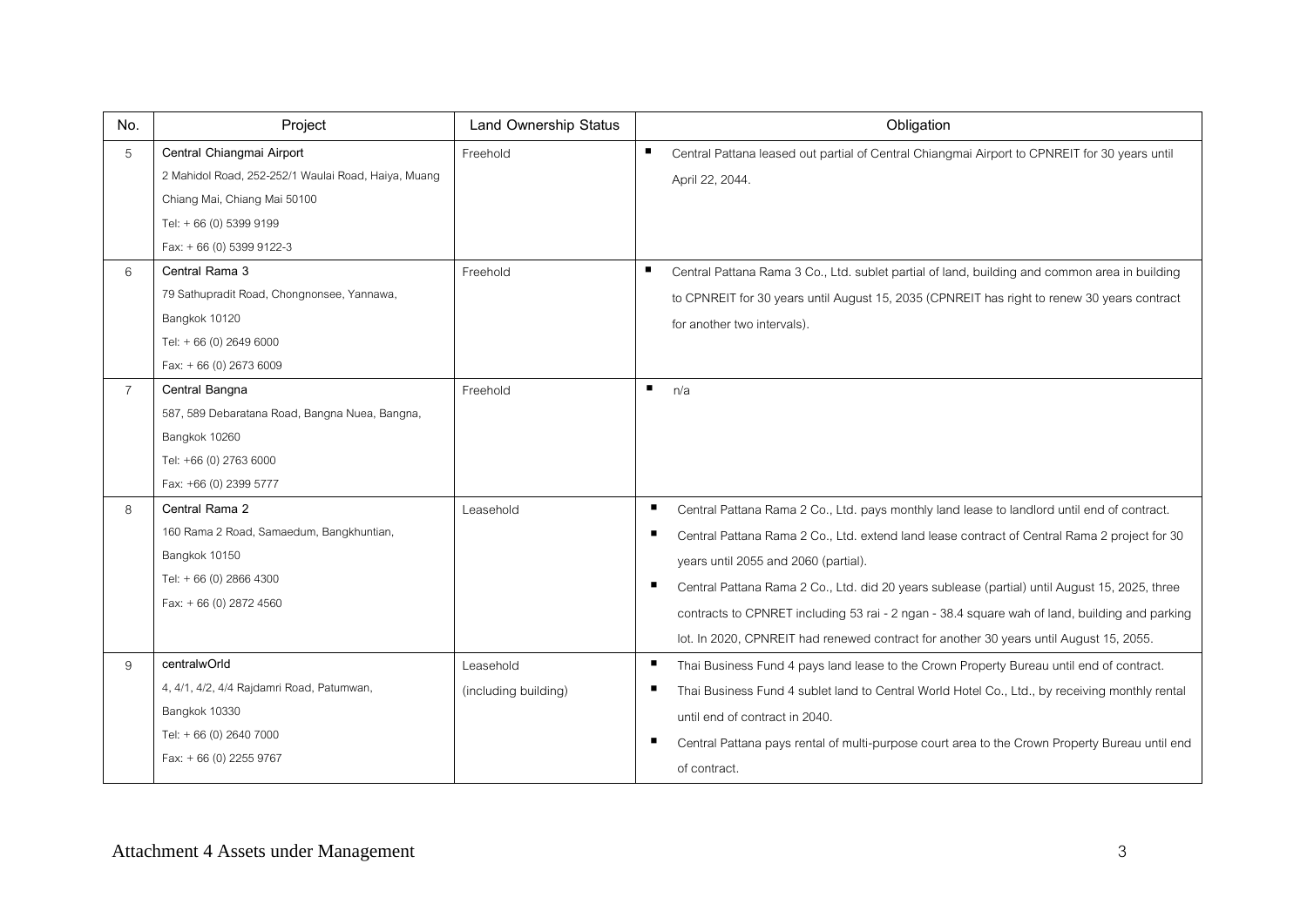| No. | Project                                               | <b>Land Ownership Status</b> | Obligation                                                                                                             |
|-----|-------------------------------------------------------|------------------------------|------------------------------------------------------------------------------------------------------------------------|
| 10  | <b>Central Rattanathibet</b>                          | Freehold and Leasehold       | п<br>Central Pattana Rattanathibet Co., Ltd. pays monthly land lease (partial) to landlord until end of                |
|     | 68/100, 68/919 Moo 8, Rattanathibet Road, Bangkrasor, |                              | contract.                                                                                                              |
|     | Muang Nonthaburi, Nonthaburi 11000                    |                              |                                                                                                                        |
|     | Tel: +66 (0) 2103 5777                                |                              |                                                                                                                        |
|     | Fax: +66 (0) 2526 6092                                |                              |                                                                                                                        |
| 11  | Central Chaengwattana                                 | Freehold                     | n/a                                                                                                                    |
|     | 99, 99/9 Moo 2, Chaengwattana Road, Bangtarad,        |                              |                                                                                                                        |
|     | Pak Kret, Nonthaburi 11120                            |                              |                                                                                                                        |
|     | Tel: +66 (0) 2101 0000                                |                              |                                                                                                                        |
|     | Fax: $+66(0)$ 2101 1343                               |                              |                                                                                                                        |
| 12  | Central Pattaya                                       | Freehold and Leasehold       | п<br>Central Pattana pays monthly land lease (partial) to landlord until end of contract.                              |
|     | 333/99 Moo 9, Banglamung, Chonburi 20260              |                              | $\blacksquare$<br>CPN Pattaya Co., Ltd. sublet partial of land, building and parking lot to CPNREIT for 30 years until |
|     | Tel: +66 (0) 3300 3999                                |                              | August 31, 2037.                                                                                                       |
|     | Fax: + 66 (0) 3300 3999 ต่อ 1225-6                    |                              |                                                                                                                        |
| 13  | Central Udon                                          | Freehold                     | n/a                                                                                                                    |
|     | 277/1-3, 271/5 Prajaksillapakhom Road, Markkeang,     |                              |                                                                                                                        |
|     | Muangudonthani, Udonthani 41000                       |                              |                                                                                                                        |
|     | Tel: +66 (0) 4224 9192                                |                              |                                                                                                                        |
|     | Fax: +66 (0) 4224 4639                                |                              |                                                                                                                        |
| 14  | Central Chonburi                                      | Freehold and Leasehold       | ٠<br>Central Pattana Realty Co., Ltd. pays land lease to landlord until end of contract.                               |
|     | 55/88-89, 55/91 Moo 1, Sa-Med,                        |                              |                                                                                                                        |
|     | Muang Chonburi, Chonburi 20000                        |                              |                                                                                                                        |
|     | Tel: +66 (0) 3300 3333                                |                              |                                                                                                                        |
|     | Fax: +66 (0) 3300 3179                                |                              |                                                                                                                        |
| 15  | Central Khonkaen                                      | Freehold                     | n/a                                                                                                                    |
|     | 99, 99/1 Srichan Road, Naimuang, Muang,               |                              |                                                                                                                        |
|     | Khonkaen 40000                                        |                              |                                                                                                                        |
|     | Tel: +66 (0) 4300 1000                                |                              |                                                                                                                        |
|     | Fax: +66 (0) 4300 1209                                |                              |                                                                                                                        |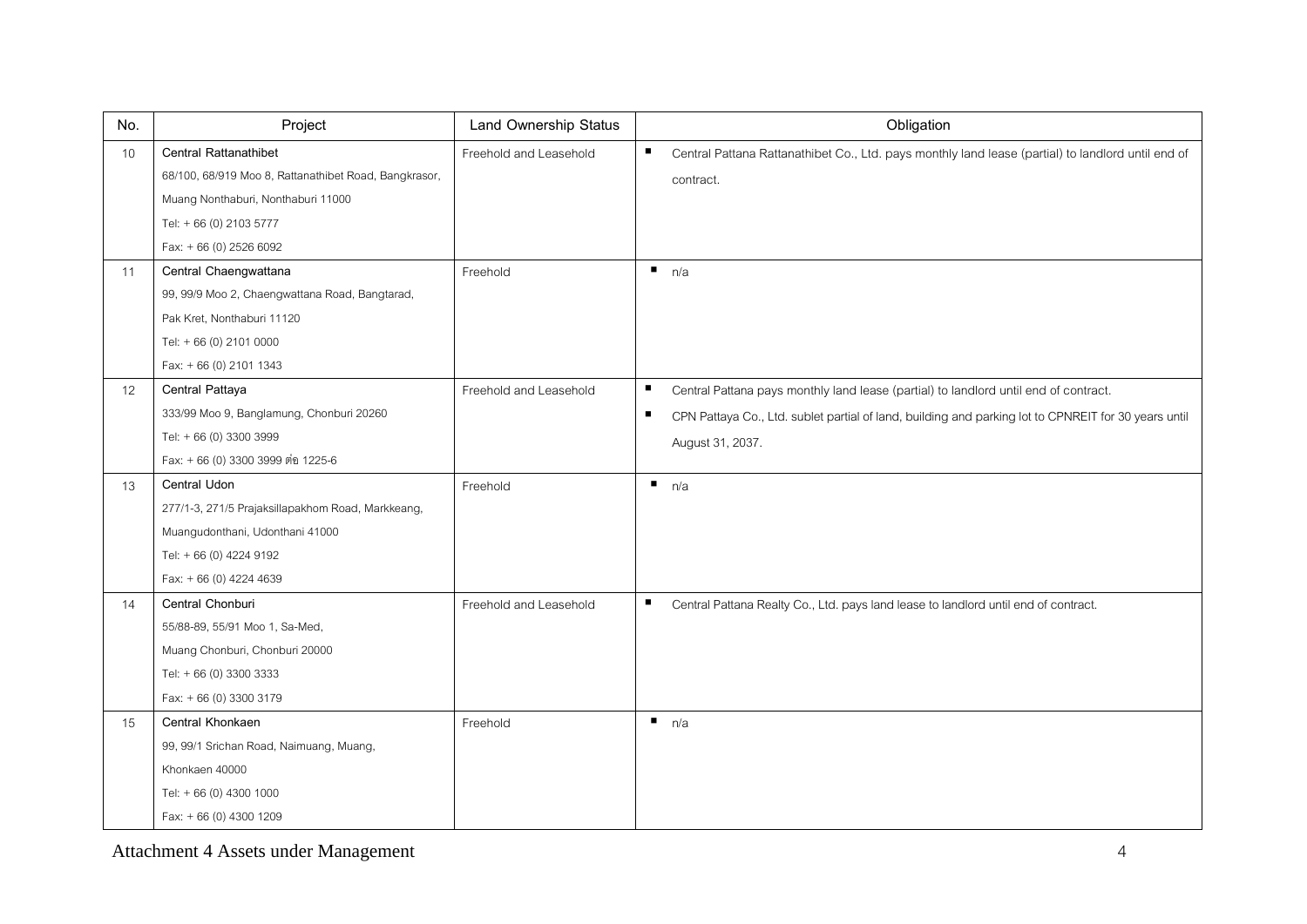| No. | Project                                     | <b>Land Ownership Status</b> | Obligation                                                                                     |
|-----|---------------------------------------------|------------------------------|------------------------------------------------------------------------------------------------|
| 16  | Central Chiangrai                           | Freehold                     | n/a                                                                                            |
|     | 99/9 Moo 13, Robwiang, Muang Chiang Rai,    |                              |                                                                                                |
|     | Chiang Rai 57000                            |                              |                                                                                                |
|     | Tel: +66 (0) 5202 0999                      |                              |                                                                                                |
|     | Fax: +66 (0) 5202 0900                      |                              |                                                                                                |
| 17  | Central Phitsanulok                         | Freehold                     | $\blacksquare$<br>n/a                                                                          |
|     | 9/99 Moo 5 Plaichomphon, Muang Phitsanulok, |                              |                                                                                                |
|     | Phitsanulok 65000                           |                              |                                                                                                |
|     | Tel: +66 (0) 5500 0999                      |                              |                                                                                                |
|     | Fax: +66 (0) 5500 0990                      |                              |                                                                                                |
| 18  | Central Rama 9                              | Leasehold                    | п<br>Central Pattana Nine Square Co., Ltd. pays land lease to landlord since the beginning of  |
|     | 9/9 Rama 9 Road, Huai Khwang, Bangkok 10320 |                              | sublease until end of contract.                                                                |
|     | Tel: +66 (0) 2103 5999                      |                              |                                                                                                |
|     | Fax: $+66(0)$ 2103 5990                     |                              |                                                                                                |
| 19  | Central Suratthani                          | Freehold                     | $\blacksquare$<br>n/a                                                                          |
|     | 88 Moo 10, Watpradu, Muang Suratthani,      |                              |                                                                                                |
|     | Suratthani 84000                            |                              |                                                                                                |
|     | Tel: + 66 (0) 7796 3555                     |                              |                                                                                                |
|     | Fax: + 66 (0) 7796 3599                     |                              |                                                                                                |
| 20  | Central Lampang                             | Leasehold                    | п<br>Central Pattana Development Co., Ltd. pays land lease to land lord until end of contract. |
|     | 319 Highway Lampang-Ngao Rd., Suandok,      |                              |                                                                                                |
|     | Muang, Lampang 52100                        |                              |                                                                                                |
|     | Tel: $+ 66$ (0) 5401 0555                   |                              |                                                                                                |
|     | Fax: +66 (0) 5401 0599                      |                              |                                                                                                |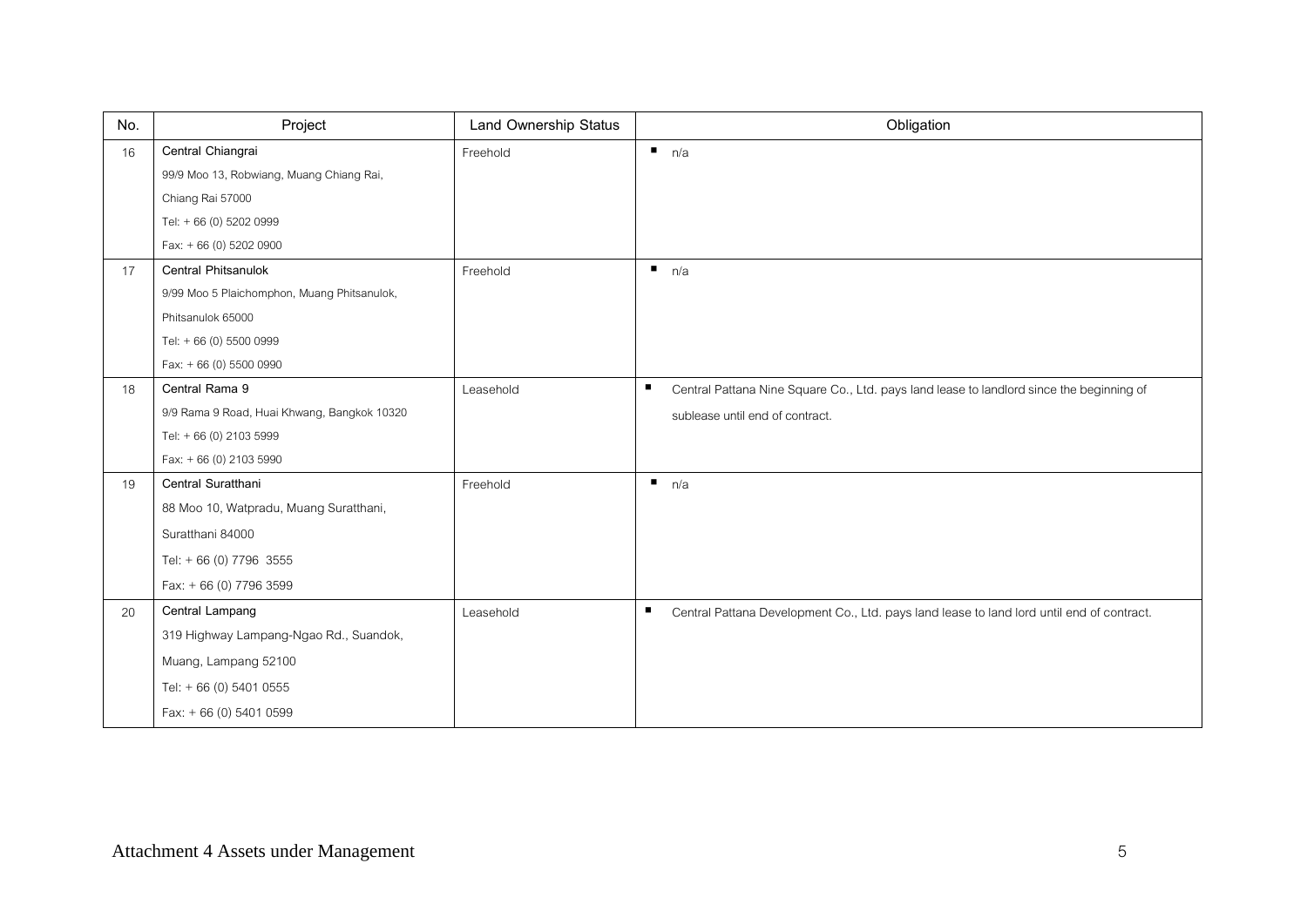| No. | Project                                          | Land Ownership Status  | Obligation                                                                                    |
|-----|--------------------------------------------------|------------------------|-----------------------------------------------------------------------------------------------|
| 21  | Central Ubon                                     | Freehold               | n/a                                                                                           |
|     | 311 Moo 7 Chae Ra Mae, Muang,                    |                        |                                                                                               |
|     | Ubonratchathani 34000                            |                        |                                                                                               |
|     | Tel: +66 (0) 4595 0699                           |                        |                                                                                               |
|     | Fax: $+66(0)$ 4595 0600                          |                        |                                                                                               |
| 22  | Central Chiangmai                                | Freehold               | n/a                                                                                           |
|     | 99, 99/1, 99/2 Moo 4 Superhighway Road,          |                        |                                                                                               |
|     | Fa Ham, Muang Chiang Mai, Chiang Mai 50000       |                        |                                                                                               |
|     | Tel: +66 (0) 5399 8999                           |                        |                                                                                               |
|     | Fax: + 66 (0) 5200 1700                          |                        |                                                                                               |
| 23  | Central Hatyai                                   | Freehold               | $\blacksquare$<br>n/a                                                                         |
|     | 1518, 1518/1, 1518/2 Kanchanavanid Road, Hatyai, |                        |                                                                                               |
|     | Songkhla 90110                                   |                        |                                                                                               |
|     | Tel: +66 (0) 7480 1555                           |                        |                                                                                               |
|     | Fax: + 66 (0) 7480 1599                          |                        |                                                                                               |
| 24  | Central Samui                                    | Leasehold              | $\blacksquare$<br>Central World Co., Ltd. pays land lease to land lord until end of contract. |
|     | 209, 209/1-209/2 Moo 2, Borpud, Samui,           |                        |                                                                                               |
|     | Suratthani 84320                                 |                        |                                                                                               |
|     | Tel: +66 (0) 7796 2777                           |                        |                                                                                               |
|     | Fax: + 66 (0) 7796 2799                          |                        |                                                                                               |
| 25  | Central Salaya                                   | Freehold and Leasehold | п<br>Central Pattana pays partial of land lease to land lord until end of contract.           |
|     | 99/19, 99/20 Moo 2, Bangtoey, Sampran,           |                        |                                                                                               |
|     | Nakornpatom 73210                                |                        |                                                                                               |
|     | Tel: +66 (0) 3410 0888                           |                        |                                                                                               |
|     | Fax: + 66 (0) 3410 0899                          |                        |                                                                                               |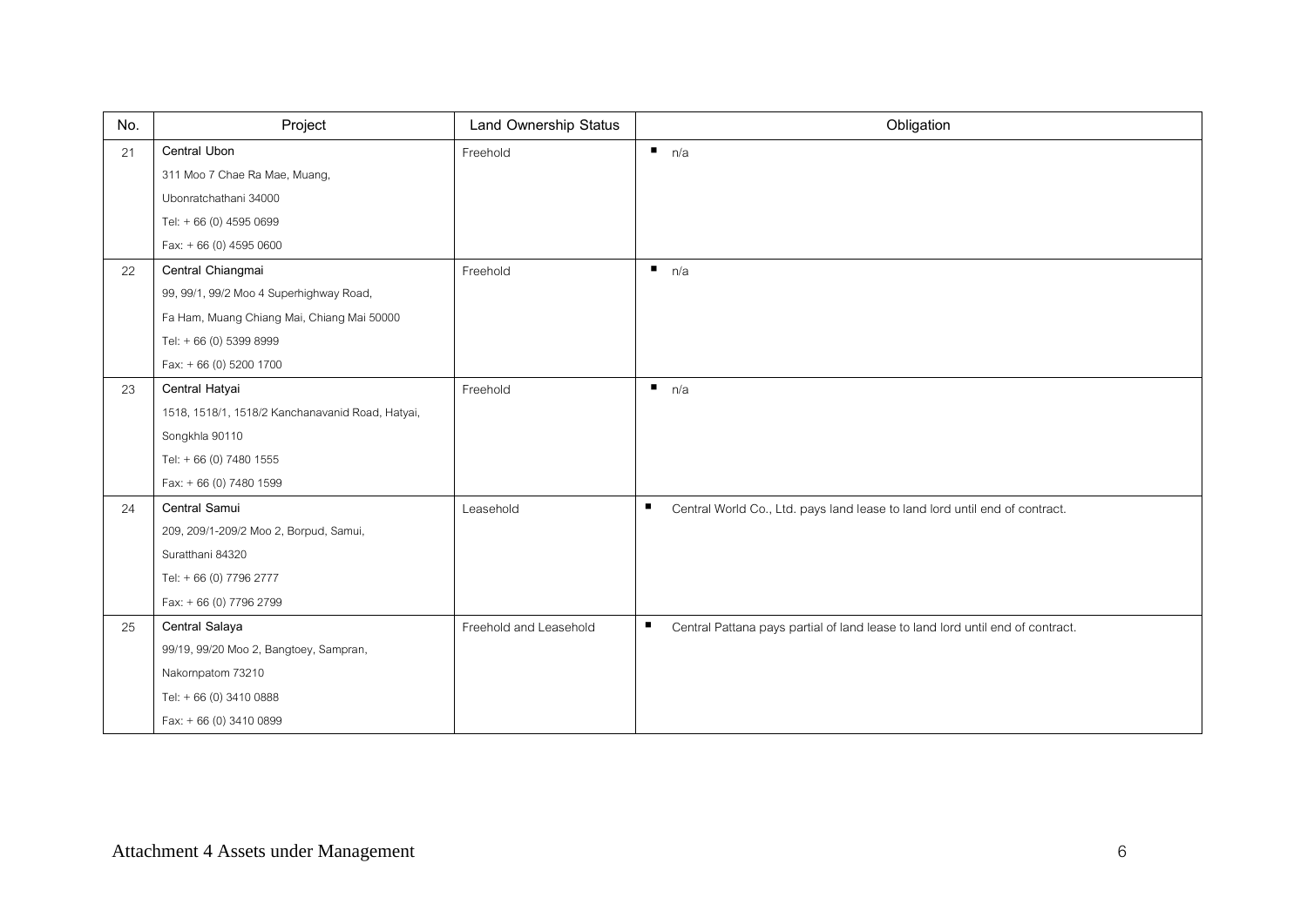| No. | Project                                                                                                                                           | <b>Land Ownership Status</b> | Obligation                                                                                                                                                                                                    |
|-----|---------------------------------------------------------------------------------------------------------------------------------------------------|------------------------------|---------------------------------------------------------------------------------------------------------------------------------------------------------------------------------------------------------------|
| 26  | Central Rayong                                                                                                                                    | Freehold                     | $\blacksquare$<br>n/a                                                                                                                                                                                         |
|     | 99, 99/1 Bangna-Trad Road, Chengneun,                                                                                                             |                              |                                                                                                                                                                                                               |
|     | Muang Rayong, Rayong 21000                                                                                                                        |                              |                                                                                                                                                                                                               |
|     | Tel: +66 (0) 3301 3333                                                                                                                            |                              |                                                                                                                                                                                                               |
|     | Fax: + 66 (0) 3301 3300                                                                                                                           |                              |                                                                                                                                                                                                               |
| 27  | <b>Central Phuket</b>                                                                                                                             |                              |                                                                                                                                                                                                               |
|     | <b>Central Phuket Festival</b><br>74, 75 Moo 5, Vichit, Muang Phuket,<br><b>Phuket 83000</b><br>Tel: +66 (0) 7629 1111<br>Fax: + 66 (0) 7629 4000 | Leasehold                    | Central Pattana pays land and building lease to Central Department Store Co., Ltd., which is<br>ш<br>related party. Both companies have Chirathivat Family as a major shareholder and controlling<br>persons. |
|     | Central Phuket Floresta<br>199 Moo 4, Vichit, Muang Phuket, Phuket 83000<br>Tel: +66 (0) 76603 333<br>Fax: +66 (0) 7629 4000                      | I easehold                   | Central Pattana pays land lease to landlord until end of contract.<br>п                                                                                                                                       |
| 28  | Central Westgate                                                                                                                                  | Leasehold                    | Е<br>Central Pattana pays land and building lease to Vantage Ground Co., Ltd. which is related                                                                                                                |
|     | 199, 199/1,199/2 Moo 6, Soa Thong Hin,                                                                                                            |                              | party. Both companies have Chirathivat Family as a major shareholder and controlling                                                                                                                          |
|     | Bang Yai, Nonthaburi 11140                                                                                                                        |                              | persons.                                                                                                                                                                                                      |
|     | Tel: +66 (0) 2102 7999                                                                                                                            |                              |                                                                                                                                                                                                               |
|     | Fax: + 66 (0) 2102 7900                                                                                                                           |                              |                                                                                                                                                                                                               |
| 29  | <b>Central Eastville</b>                                                                                                                          | Freehold and Leasehold       | п<br>Central Pattana pays land lease to land lord until end of contract.                                                                                                                                      |
|     | 69, 69/1, 69/2 Praditmanutham Rd., Ladprao,                                                                                                       |                              |                                                                                                                                                                                                               |
|     | Bangkok 10230                                                                                                                                     |                              |                                                                                                                                                                                                               |
|     | Tel: +66 (0) 2102 5000                                                                                                                            |                              |                                                                                                                                                                                                               |
|     | Fax: +66 (0) 2102 5099                                                                                                                            |                              |                                                                                                                                                                                                               |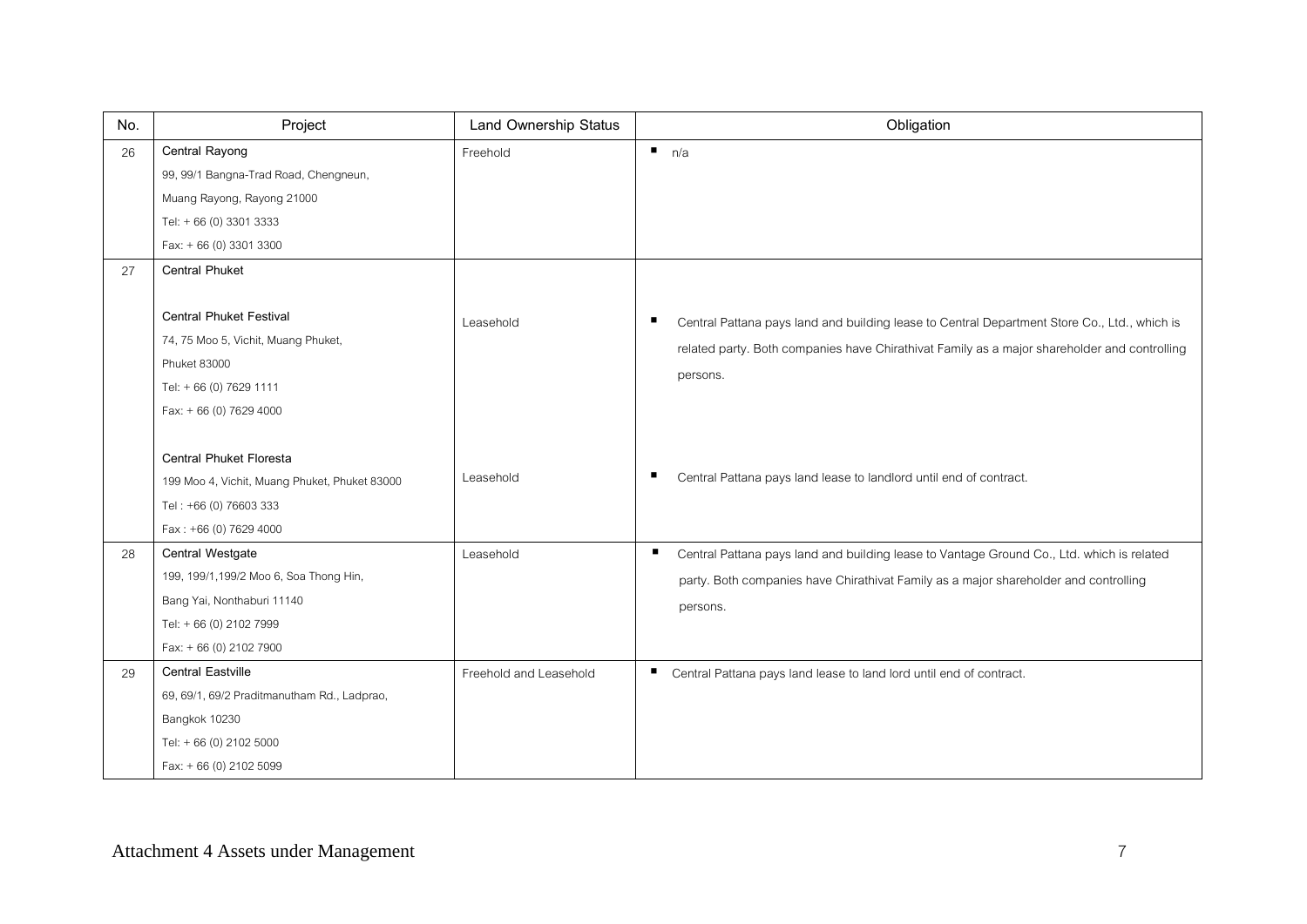| No.    | Project                                                 | Land Ownership Status | Obligation            |
|--------|---------------------------------------------------------|-----------------------|-----------------------|
| $30\,$ | Central Nakhorn Si                                      | Freehold              | $\blacksquare$<br>n/a |
|        | 8, 9/8 Moo 7, Nasan, Phraphrom,                         |                       |                       |
|        | Nakhon Si Thammarat 80000                               |                       |                       |
|        | Tel: +66 (0) 7580 3333                                  |                       |                       |
|        | Fax: +66 (0) 7580 3399                                  |                       |                       |
| 31     | Central Korat                                           | Freehold              | n/a                   |
|        | 990, 998 Mittraphap-Nong Khai Road, Nai Muang,          |                       |                       |
|        | Muang Nakhon Ratchasima,                                |                       |                       |
|        | Nakhon Ratchasima 30000                                 |                       |                       |
|        | Tel: +66 (0) 4400 1555                                  |                       |                       |
|        | Fax: +66 (0) 4400 1599                                  |                       |                       |
| 32     | Central Mahachai                                        | Freehold              | $\blacksquare$<br>n/a |
|        | 98 Moo 4, Na Dai, Muang Samut Sakhon,                   |                       |                       |
|        | Samut Sakhon 7400                                       |                       |                       |
|        | Tel: +66 (0) 3411 2777                                  |                       |                       |
|        | Fax: +66 (0) 3411 2799                                  |                       |                       |
| 33     | Central i-City                                          | Freehold              | n/a                   |
|        | No1, Level B1, I-City, Persiaran Multimedia, Seksyen 7, |                       |                       |
|        | Shah Alam, Selangor Darul Ehsan.                        |                       |                       |
|        | Malaysia 40000                                          |                       |                       |
|        | Tel: +60 (0) 3 5525 0099                                |                       |                       |
| 34     | Central Village                                         | Freehold              | n/a                   |
|        | 98 98/1 Moo 5, Bang Chalong, Bang Phli District,        |                       |                       |
|        | Samut Prakan 10540                                      |                       |                       |
|        | Tel: +66 (0) 2550 6555                                  |                       |                       |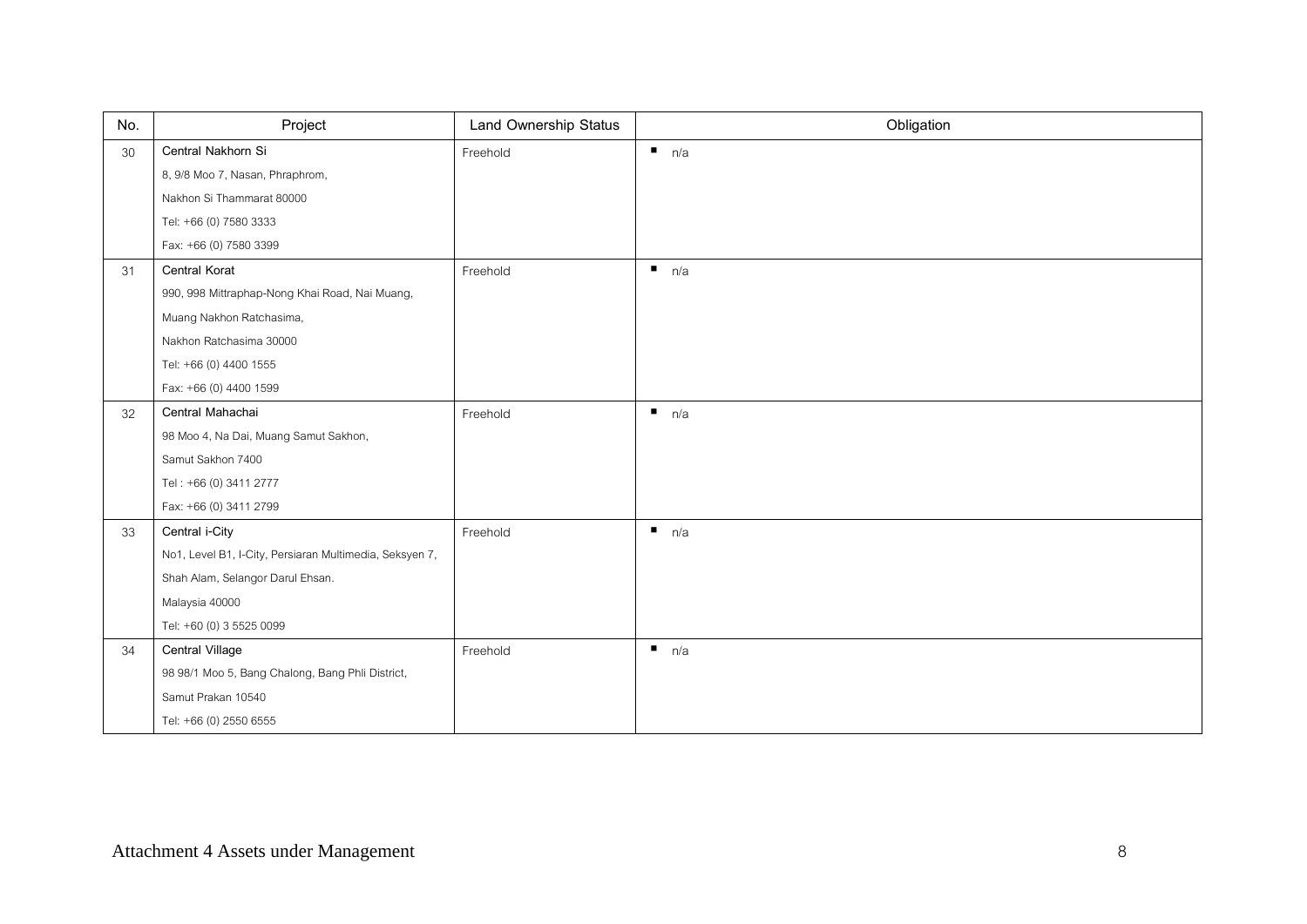| No. | Project                                        | Land Ownership Status | Obligation                                                                                     |
|-----|------------------------------------------------|-----------------------|------------------------------------------------------------------------------------------------|
| 35  | Central Si Racha                               | Leasehold             | Dara Harbour Co., Ltd. pays land lease to land lord for 30 years until January 15, 2050.       |
|     | 8 Sukhumvit Rd, Si Racha, Chon Buri 20110      |                       | Dara Harbour Co., Ltd. sublet partial land to Central Pattana by receiving annual rental until |
|     | Tel: 033 253 555                               |                       | end of contract in 2050.                                                                       |
| 36  | Central Ayutthaya                              | Freehold              | n/a                                                                                            |
|     | 129/1,129/2,129/3 Moo 3,                       |                       |                                                                                                |
|     | Klong Suan Plu, Phra Nakhon Si Ayutthaya 13000 |                       |                                                                                                |
|     | Tel: +66 (0) 3595 2555                         |                       |                                                                                                |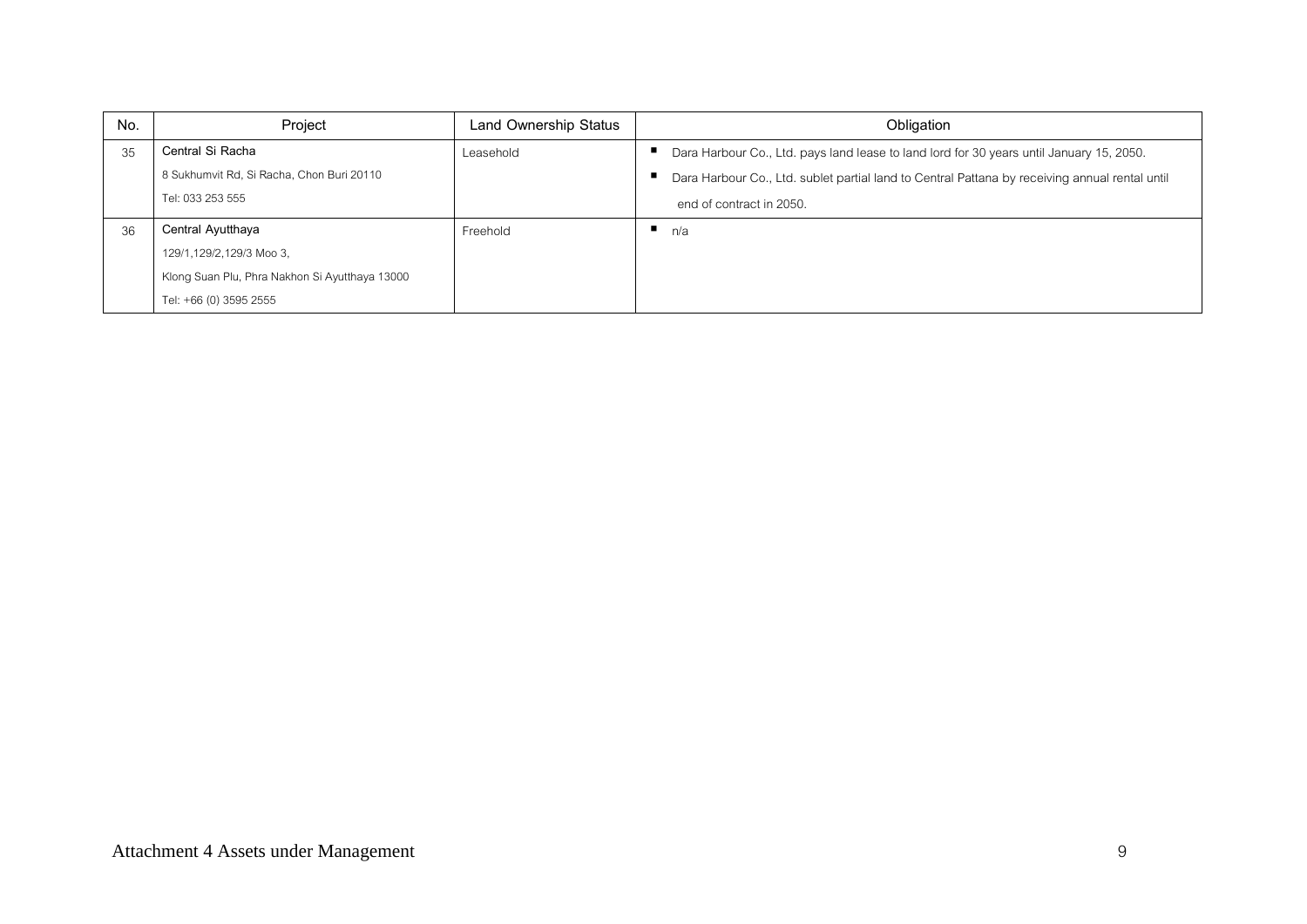## 2. Office Building

| No.            | Project                                        | <b>Land Ownership Status</b> | Obligation                                                                                           |
|----------------|------------------------------------------------|------------------------------|------------------------------------------------------------------------------------------------------|
|                | Ladprao                                        | Leasehold                    | Central Pattana pays for sublease rights fee, annual sublease rights fee and durable articles until  |
|                | 1693 Phaholyothin Road, Chatuchak,             | (including building)         | end of contract.                                                                                     |
|                | Bangkok 10900                                  |                              |                                                                                                      |
|                | Tel: +66 (0) 2793 6000                         |                              |                                                                                                      |
|                | Fax: $+66(0)$ 2541 1341                        |                              |                                                                                                      |
| 2              | Pinklao Tower A                                | Leasehold                    | Central Pattana sublet partial of Central Pinklao to CPNREIT for 15 years, until December 31,        |
|                | 7/222 Baromrachachonnanee Road, Arunamarin,    |                              | 2024.                                                                                                |
|                | Bangkoknoi, Bangkok 10700                      |                              | In 2015, Central Pattana and CPNREIT had extended the contract for another two years and five        |
|                | Tel: +66 (0) 2877 5000                         |                              | months, from January 1, 2025 to May 31, 2027.                                                        |
|                | Fax: $+66(0)$ 2884 8446                        |                              |                                                                                                      |
| 3              | Pinklao Tower B                                | I easehold                   | ٠<br>Central Pattana sublet partial of Central Pinklao to CPNREIT for 15 years, until December 31,   |
|                | 7/222 Baromrachachonnanee Road, Arunamarin,    |                              | 2024.                                                                                                |
|                | Bangkoknoi, Bangkok 10700                      |                              | In 2015, Central Pattana and CPNREIT had extended the contract for another two years and five<br>п   |
|                | Tel: +66 (0) 2877 5000                         |                              | months, from January 1, 2025 to May 31, 2027.                                                        |
|                | Fax: +66 (0) 2884 8446                         |                              |                                                                                                      |
| $\overline{4}$ | Bangna                                         | Freehold                     | $\blacksquare$<br>n/a                                                                                |
|                | 587, 589 Debaratana Road, Bangna Nuea, Bangna, |                              |                                                                                                      |
|                | Bangkok 10260                                  |                              |                                                                                                      |
|                | Tel: +66 (0) 2763 6000                         |                              |                                                                                                      |
|                | Fax: +66 (0) 2399 5777                         |                              |                                                                                                      |
| 5              | <b>Central World Offices</b>                   | Leasehold                    | л<br>Thai Business Fund 4 sublet office building to Central Pattana by receiving monthly rental from |
|                | 999/9 Rama 1 Road, Patumwan,                   | (including building)         | Central Pattana until end of contract.                                                               |
|                | Bangkok 10330                                  |                              | п<br>Thai Business Fund 4 sublet office building and land to CPNCG for 20 years until December 22,   |
|                | Tel: +66 (0) 2640 7000                         |                              | 2032.                                                                                                |
|                | Fax: + 66 (0) 2255 9767                        |                              |                                                                                                      |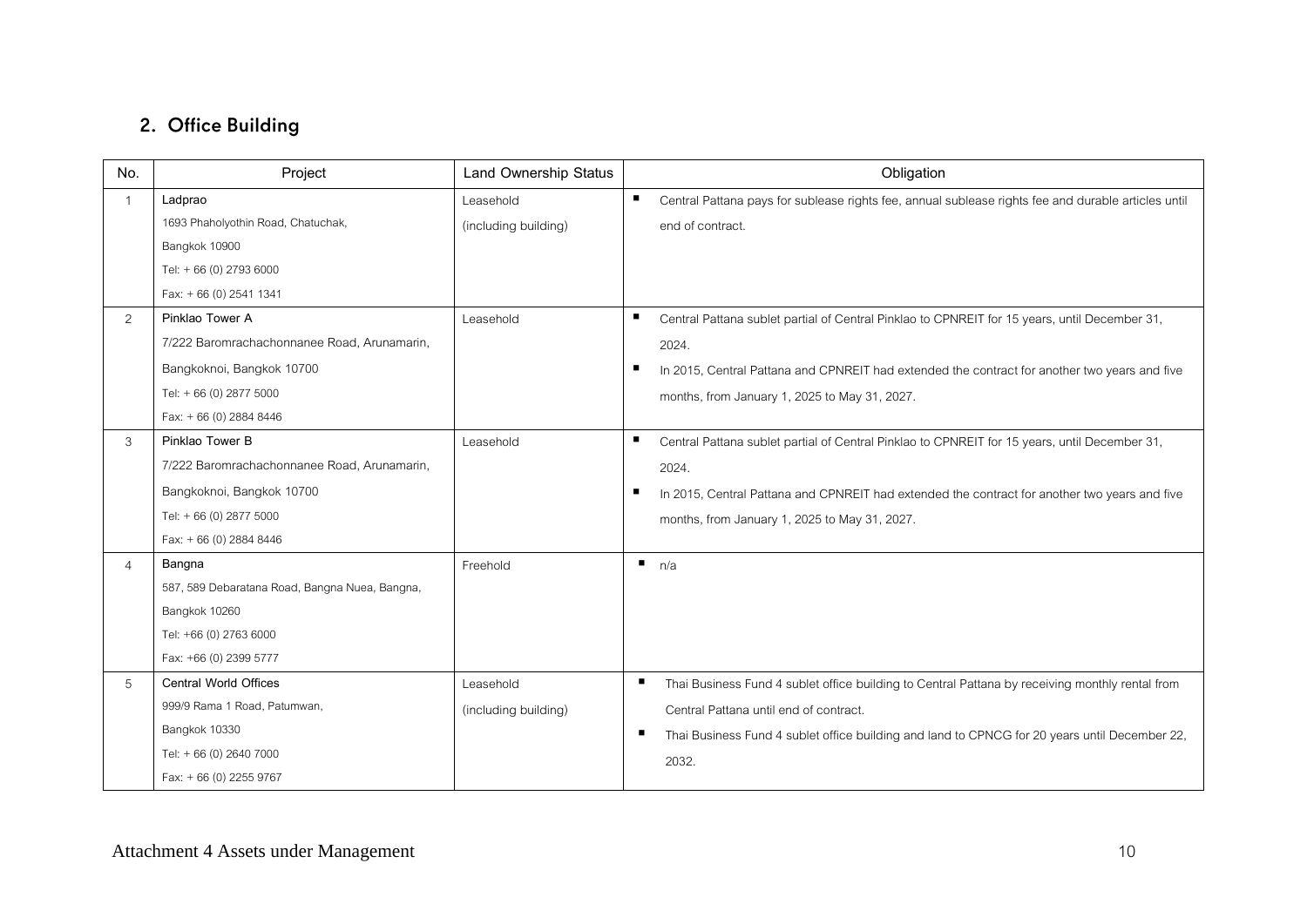| No.             | Project                                        | Land Ownership Status | Obligation                                                                                             |
|-----------------|------------------------------------------------|-----------------------|--------------------------------------------------------------------------------------------------------|
| 6               | Chaengwattana                                  | Freehold              | n/a                                                                                                    |
|                 | 99, 99/9 Moo 2, Chaengwattana Road, Bangtarad, |                       |                                                                                                        |
|                 | Pak Kret, Nonthaburi 11120                     |                       |                                                                                                        |
|                 | Tel: +66 (0) 2101 0000                         |                       |                                                                                                        |
|                 | Fax: $+66(0)$ 2101 1343                        |                       |                                                                                                        |
| $\overline{7}$  | Rama 9                                         | Leasehold             | ٠<br>Central Pattana Nine Square Co., Ltd. pays land lease to landlord since the beginning of sublease |
|                 | 9/9 Rama 9 Road, Huai Khwang,                  |                       | until end of contract.                                                                                 |
|                 | Bangkok 10320                                  |                       |                                                                                                        |
|                 | Tel: +66 (0) 2103 5999                         |                       |                                                                                                        |
|                 | Fax: +66 (0) 2103 5990                         |                       |                                                                                                        |
| 8               | The Ninth Towers Grand Rama 9                  | Freehold              | n/a                                                                                                    |
|                 | 33/4 Rama 9 Road, Huay Kwang,                  |                       |                                                                                                        |
|                 | Bangkok 10310                                  |                       |                                                                                                        |
|                 | Tel: +66 (0) 2168 1288                         |                       |                                                                                                        |
| 9               | Unilever House Grand Rama 9                    | Freehold              | n/a                                                                                                    |
|                 | 161 Rama 9 Road, Huay Kwang,                   |                       |                                                                                                        |
|                 | Bangkok 10310                                  |                       |                                                                                                        |
|                 | Tel: +66 (0) 2246 2323                         |                       |                                                                                                        |
|                 | Fax: +66 (0) 2247 1082                         |                       |                                                                                                        |
| 10 <sup>°</sup> | G Tower Grand Rama 9                           | Leasehold             | п<br>Rama 9 Square Co., Ltd. pays monthly land lease to landlord until end of contract.                |
|                 | 9 Rama 9 Road, Huay Kwang,                     |                       |                                                                                                        |
|                 | Bangkok 10310                                  |                       |                                                                                                        |
|                 | Tel: +66 (0) 2123 1111                         |                       |                                                                                                        |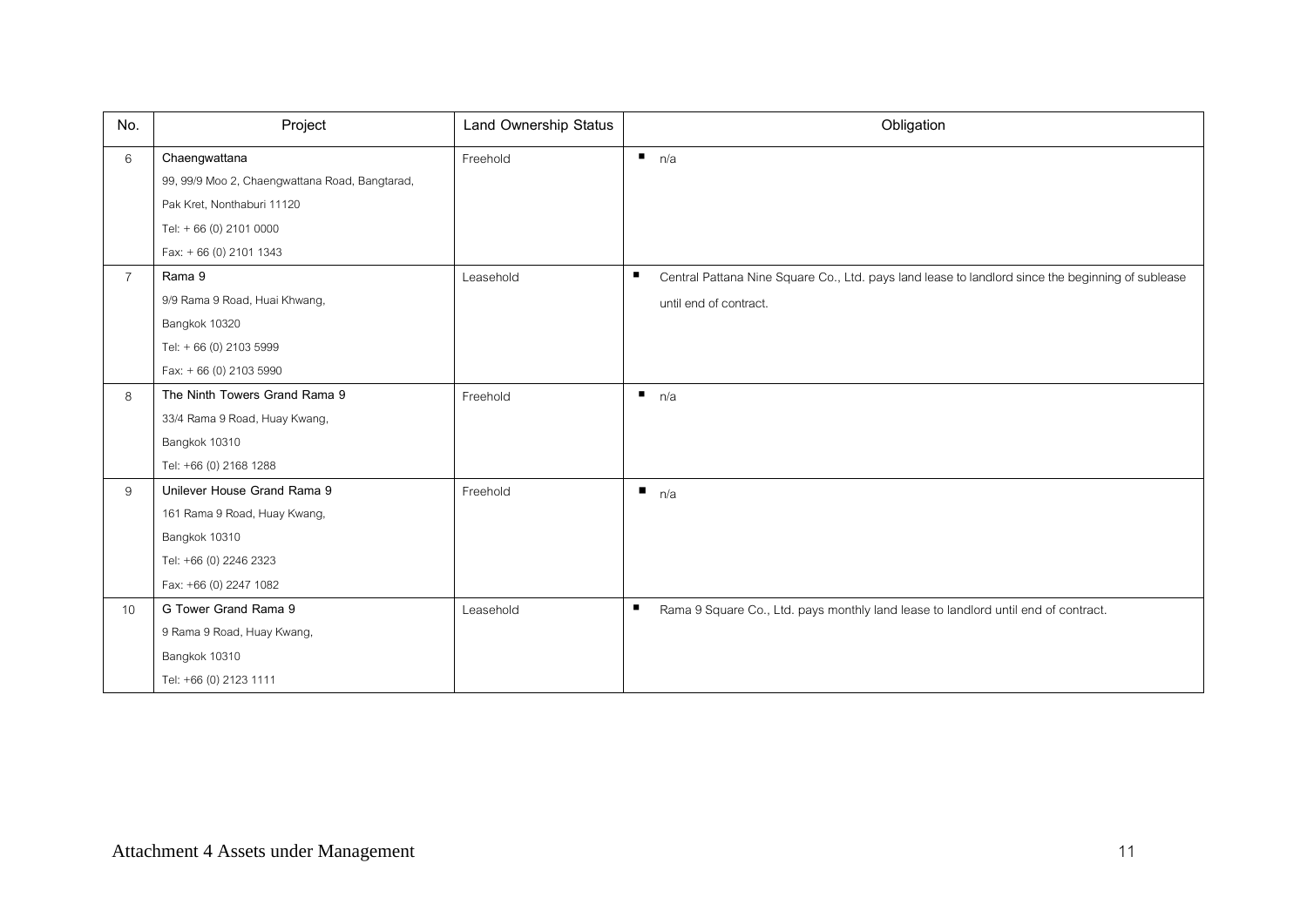## 3. Hotels

| No. | Project                                       | Land Ownership Status  | Obligation                                                                                           |
|-----|-----------------------------------------------|------------------------|------------------------------------------------------------------------------------------------------|
|     | Centara Hotel & Convention Centre Udon Thani  | Freehold               | n/a                                                                                                  |
|     | 212-214 Prajak Sillapakom, Tambon Mak Khaeng, |                        |                                                                                                      |
|     | Mueang Udon Thani District, Udon Thani 41000  |                        |                                                                                                      |
|     | Tel: $+66(0)$ 42 34 3555                      |                        |                                                                                                      |
|     | Fax: $+66(0)$ 42 34 3550                      |                        |                                                                                                      |
| 2   | Hilton Pattaya Hotel                          | Freehold and Leasehold | Central Pattana pays monthly land lease (partial) to landlord until end of contract.                 |
|     | 333/101 Moo 9, Nong Prue, Bang Lamung,        |                        | CPN Pattaya Co., Ltd. sublet partial of land, building and parking lot to CPNREIT for 30 years until |
|     | Chon Buri 20260                               |                        | August 31, 2037.                                                                                     |
|     | Tel: + 66 (0) 38 25 3000                      |                        |                                                                                                      |
|     | Fax: $+66(0)$ 38 25 3001                      |                        |                                                                                                      |

### 4. Residential for Rent

| No. | Project                | Address                                                      | Land Ownership Status | Obligation |
|-----|------------------------|--------------------------------------------------------------|-----------------------|------------|
|     | Central City Residence | 587, 589 Debaratana Road, Bangna Nuea, Bangna, Bangkok 10260 | Freehold              | n/a        |
|     |                        | Tel: +66 (0) 2763 6000 Fax: +66 (0) 2399 5777                |                       |            |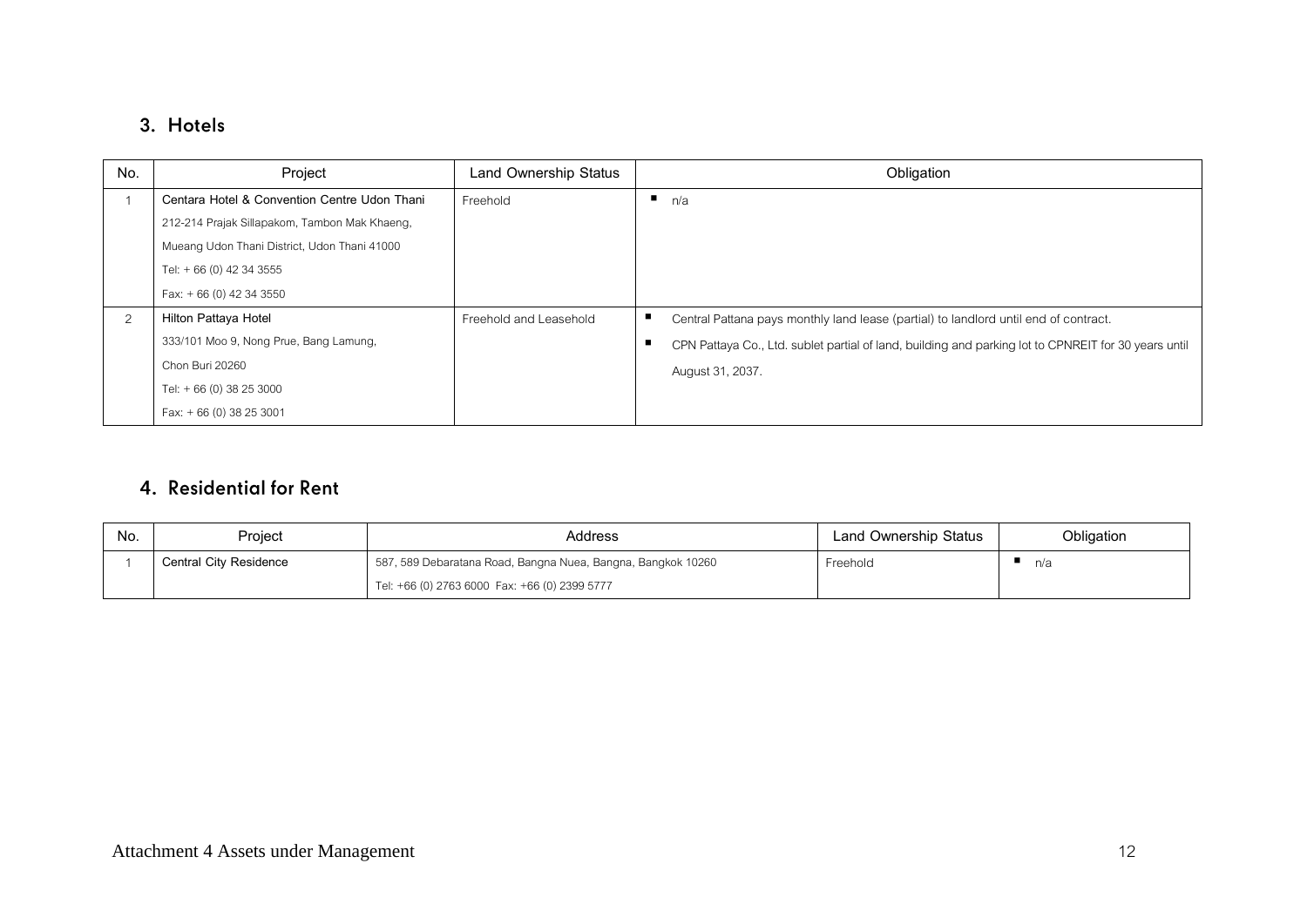## 5. Residential for Sale

## 5.1 Condominium Project

| No.             | Project                        | <b>Address</b>                                                         | <b>Land Ownership Status</b> | Obligation |
|-----------------|--------------------------------|------------------------------------------------------------------------|------------------------------|------------|
| $\mathbf{1}$    | <b>ESCENT CHIANGMAI</b>        | 98 Moo 4 Superhighway Road, Fa Ham, Muang, Chiangmai 50000             | Freehold                     | n/a        |
|                 |                                | Tel: + 66 (0) 52 08 8318                                               |                              |            |
| $\overline{2}$  | <b>ESCENT KHONKAEN</b>         | 199 Naimuang, Muang, Khonkaen 40000                                    | Freehold                     | n/a        |
|                 |                                | Tel: + 66 (0) 43 04 3600                                               |                              |            |
| 3               | <b>ESCENT RAYONG</b>           | 89 Bangna-Trad Road, Chengneun, Muangrayong, Rayong 21000              | Freehold                     | n/a        |
|                 |                                | Tel: + 66 (0) 33 10 0388                                               |                              |            |
| 4               | <b>ESCENT VILLE CHIANGMAI</b>  | 97 Moo 4 Superhighway Road, Fa Ham, Muang Chiang Mai, Chiang Mai 50000 | Freehold                     | n/a        |
|                 |                                | Tel: + 66 (0) 52 00 1191                                               |                              |            |
| 5               | <b>ESCENT VILLE CHIANGRAI</b>  | 299 Moo 13, Robwiang, Muang Chiang Rai, Chiang Rai 57000               | Freehold                     | n/a        |
|                 |                                | Tel: + 66 (0) 52 02 3588                                               |                              |            |
| 6               |                                | 988 Mittraphap-Nong Khai Road, Nai Muang, Muang Nakhon Ratchasima,     | Freehold                     | n/a        |
|                 | <b>ESCENT NAKHONRATCHASIMA</b> | Nakhon Ratchasima 30000                                                |                              |            |
|                 |                                | Tel: + 66 (0) 44 00 7995                                               |                              |            |
| $\overline{7}$  | PHYLL PHAHOL 34                | 2018 Phahonyothin 34, Sena Nikhom, Chatuchak, Bangkok 10900            | Freehold                     | n/a        |
|                 |                                | Tel: +66 (0) 25 50 6874                                                |                              |            |
| 8               | <b>ESCENT UBONRATCHATHANI</b>  | 339 Moo 7, Chaeramae, Muang Ubon Ratchathani, Ubon Ratchathani 34000   | Freehold                     | n/a        |
|                 |                                | Tel: +66 (0) 45 95 3001                                                |                              |            |
| 9               | Belle Grand Rama 9             | 141/1 Rama 9 Road, Huay Kwang, Bangkok 10310                           | Freehold                     | n/a        |
|                 |                                | Tel: +66 (0) 2248 4949 Fax: +66 (0) 2246 4638                          |                              |            |
| 10 <sup>1</sup> | <b>ESCENT PARK VILLE</b>       | 98 Moo 5, Fa Ham, Muang, Chiangmai 50000                               | Freehold                     | п.<br>n/a  |
|                 | <b>CHIANGMAI</b>               | Tel: +66 (0) 52 01 1669                                                |                              |            |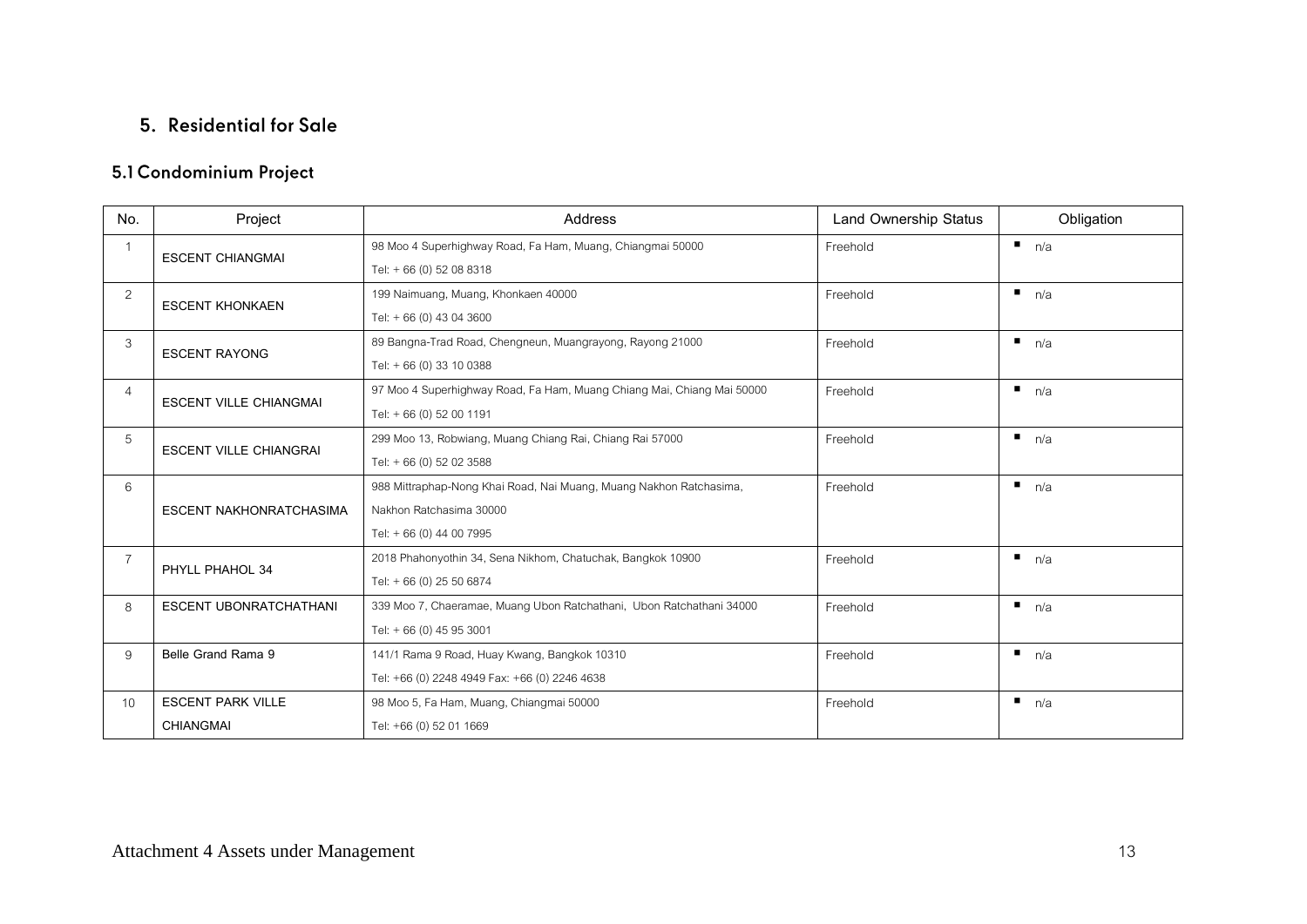## 5.2 Low-rise Project

| No. | Project                        | Address                                                                 | Land Ownership Status | Obligation |
|-----|--------------------------------|-------------------------------------------------------------------------|-----------------------|------------|
|     | NIYHAM                         | 62 Borommaratchachonnani, Sala Thammasop, Thawi Watthana, Bangkok 10170 | Freehold              | п<br>n/a   |
|     | <b>BOROMRATCHACHONNANI</b>     | Tel: + 66 (0) 21 19 4646                                                |                       |            |
| 2   | NINYA KALLAPAPRUEK             | 87 Kanlapaphruek Road, Bang Khae, Bangkok 10160                         | Freehold              | ٠<br>n/a   |
|     |                                | Tel: +66 (0) 98 386 6582                                                |                       |            |
| 3   | <b>ESCENT TOWN PHITSANULOK</b> | 999 Moo 5, Phlai Chumphon, Muang Phitsanulok, Phitsanulok 65000         | Freehold              | n/a        |
|     |                                | Tel: +66 (0) 92 907 2153                                                |                       |            |
| 4   | <b>NIRATI CHIANGRAI</b>        | 299 Moo 3, Bypass-Vhiangburapha Road, Rop Wiang, Muang Chiang Rai,      | Freehold              | ٠<br>n/a   |
|     |                                | Chiang Rai 57000                                                        |                       |            |
|     |                                | Tel: +66 (0) 53 17 9889                                                 |                       |            |
| 5   | NIRATI BANGNA                  | 333 Sukkhaphiban 6, km.12 Bang Na-Trat Road, Bang Phi Yai, Bang Phi,    | Freehold              | ٠<br>n/a   |
|     |                                | Samut Prakan 10540                                                      |                       |            |
|     |                                | Tel: +66 (0) 20 04 6377                                                 |                       |            |
| 6   | <b>NIRATI Don Mueang</b>       | 333 Cherdwutthakat Road, Sikan Subdistrict, Don Mueang, Bangkok 10210   | Freehold              | ٠<br>n/a   |
|     |                                | Tel: +66 (0) 96 047 7256                                                |                       |            |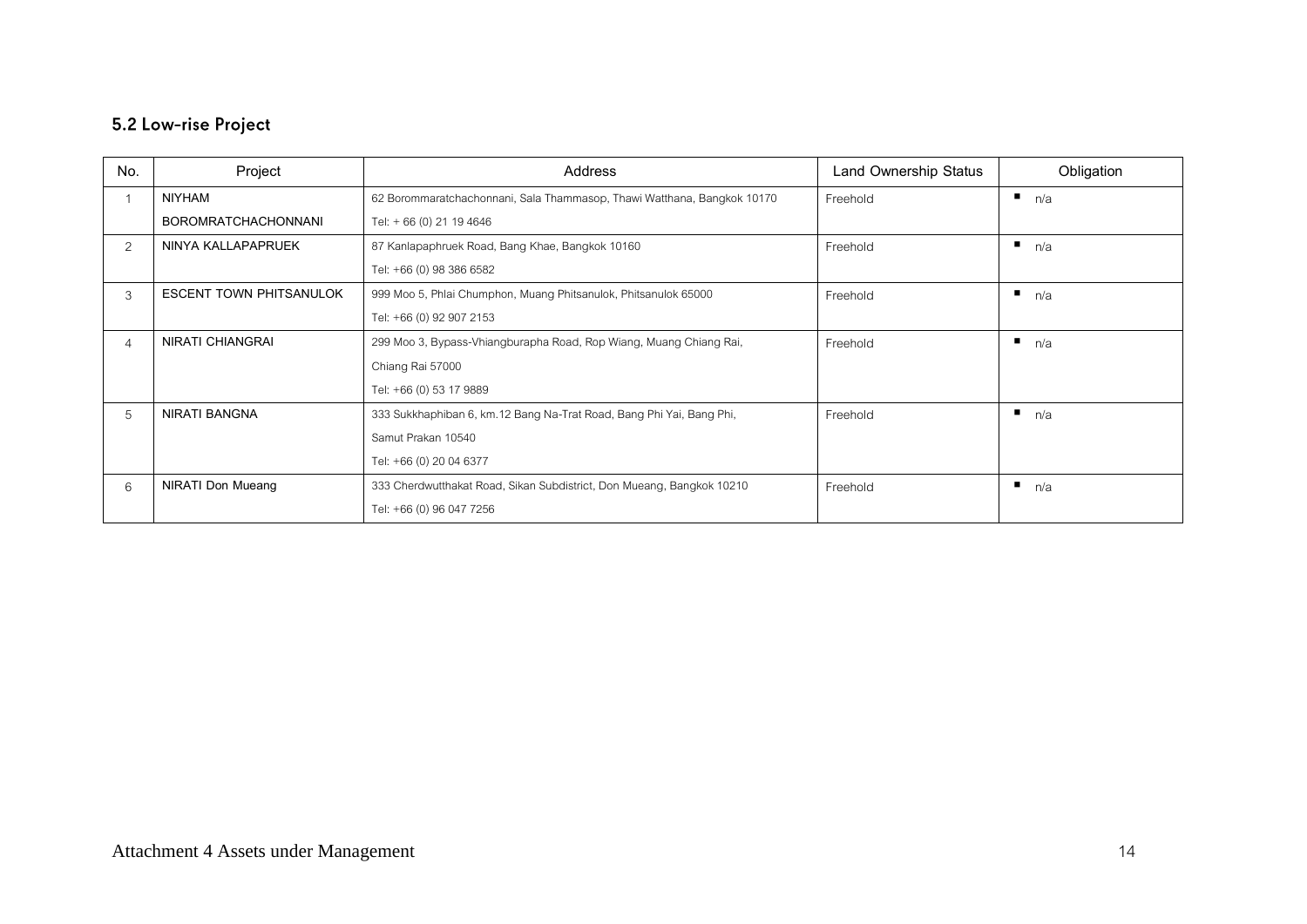## **Future Projects**

## 1. Shopping Centers

| No. | Project                   | Land Ownership Status | Obligation                                                                                     |
|-----|---------------------------|-----------------------|------------------------------------------------------------------------------------------------|
|     | Central Chanthaburi       | Freehold              | n/a                                                                                            |
|     | <b>Dusit Central Park</b> | I easehold            | Vimarnsuriya Co., Ltd. sub-leased the land from Dusit Thani Plc "DTC" (DTC holds the land head |
|     |                           |                       | lease with the Crown Property Bureau). Shares in Vimarnsuriya were held by Central Pattana and |
|     |                           |                       | DTC with the proportion of 40:60.                                                              |

### 2. Residential for Sale

| No.           | Project                       | Land Ownership Status | Obligation |
|---------------|-------------------------------|-----------------------|------------|
|               | ESCENT RAYONG II              | Freehold              | n/a        |
|               | <b>ESCENT KORAT</b>           | Freehold              | n/a<br>л.  |
| $\mathcal{B}$ | ESCENT HATYAI                 | Freehold              | n/a        |
|               | <b>ESCENT VILLE AYUTTHAYA</b> | Freehold              | n/a<br>п.  |
| 5             | PHYLL PHUKRT                  | Freehold              | n/a        |
| 6             | <b>ESCENT AVENUE RAYONG</b>   | Freehold              | n/a<br>л.  |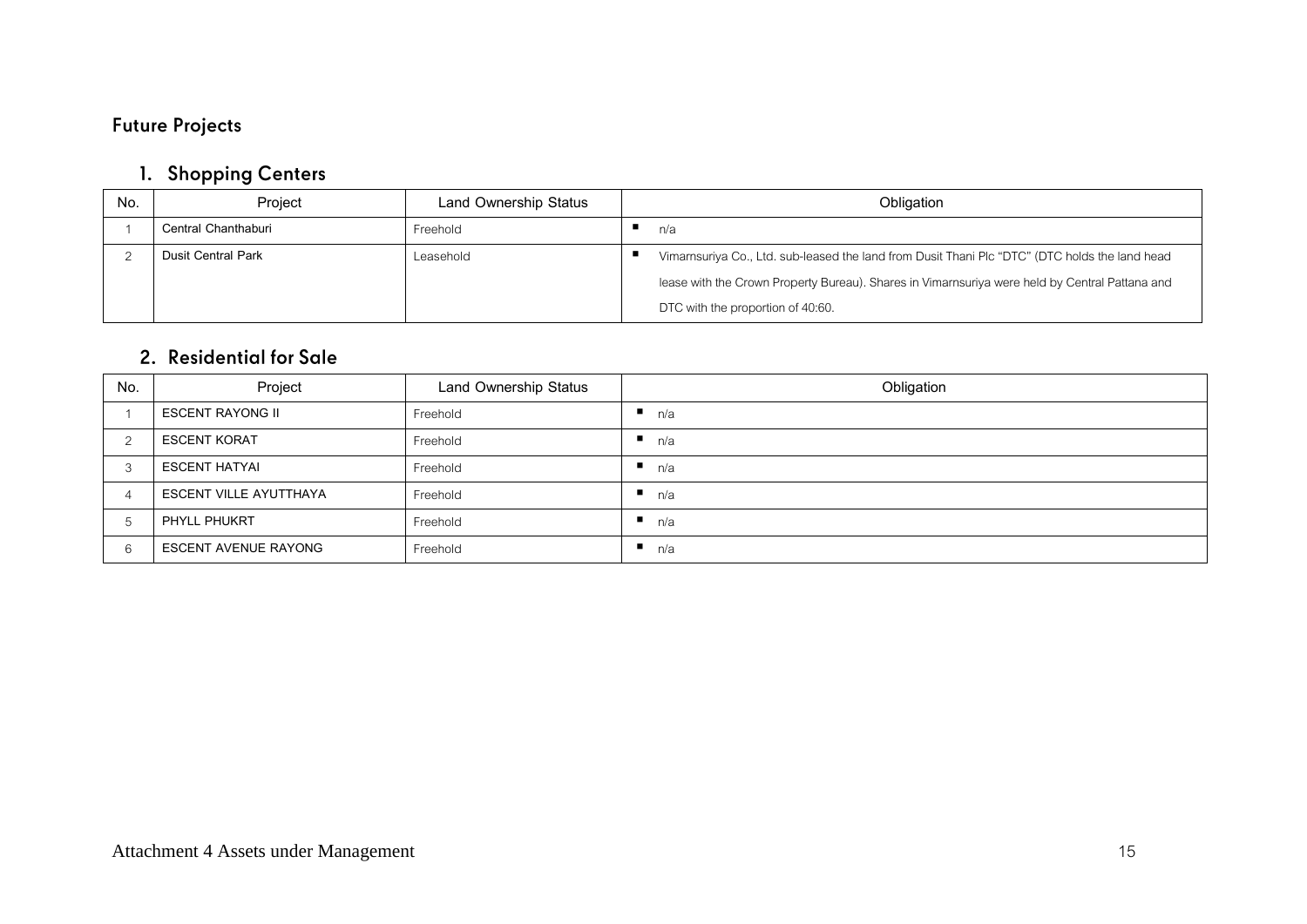# Summary of Long-term Land Lease Contract (Projected Launched)

| Project                         | Counterparty                                           | Land Ownership                                          | <b>Contract End</b> |
|---------------------------------|--------------------------------------------------------|---------------------------------------------------------|---------------------|
| Central Ladprao                 | Sublessor: Central International Development Co., Ltd. | State Railway of Thailand                               | 2028                |
|                                 | Sublessee: Central Pattana                             |                                                         |                     |
| Central Ramindra                | Lessor: Hang Central Department Store Co., Ltd.        | Hang Central Department Store Co., Ltd. (Central Group) | 2023                |
|                                 | Lessee: Central Pattana                                |                                                         |                     |
| Central Pinklao                 | Lessor: Hang Central Department Store Co., Ltd.        | Hang Central Department Store Co., Ltd. (Central Group) | 2027                |
|                                 | Lessee: Central Pattana                                |                                                         |                     |
| Central Marina                  | Sublessor: Central Pattaya Co., Ltd.                   | Third Party (Juristic Persons)                          | 2035                |
|                                 | Sublessee: Central Pattana                             |                                                         |                     |
| Central Rama 2                  | Lessor: Third Party (Individual)                       | Third Party (Individual)                                | $2055 - 2060$       |
|                                 | Lessee: Central Pattana Rama 2 Co., Ltd.               |                                                         |                     |
| <b>Central World</b>            | Lessor: The Crown Property Bureau                      | The Crown Property Bureau                               | 2040                |
|                                 | Lessee: Thai Business Fund 4 and Central Pattana       |                                                         |                     |
| Central Rattanathibet (Partial) | Lessor: Third Party (Juristic Persons)                 | Third Party (Juristic Persons)                          | 2034 - 2037         |
|                                 | Lessee: Central Pattana Rattanathibet Co., Ltd.        |                                                         |                     |
| Central Pattaya (Partial)       | Lessor: Third Party (Individual)                       | Third Party (Individual)                                | 2038                |
|                                 | Lessee: Central Pattana Rama 2 Co., Ltd.               |                                                         |                     |
|                                 | Sublessee: CPN Pattaya Co., Ltd.                       |                                                         |                     |
| Central Chonburi (Partial)      | Lessor: Third Party (Individual)                       | Third Party (Individual)                                | 2027                |
|                                 | Lessee: Central Pattana Chonburi Co., Ltd.             |                                                         |                     |
| Central Rama 9                  | Lessor: Third Party (Juristic Persons)                 | Third Party (Juristic Persons)                          | 2040                |
|                                 | Lessee: Central Pattana Nine Square Co., Ltd.          |                                                         |                     |
| Central Lampang                 | Lessor: Third Party (Individual)                       | Third Party (Individual)                                | 2041                |
|                                 | Lessee: Central Pattana Development Co., Ltd.          |                                                         |                     |